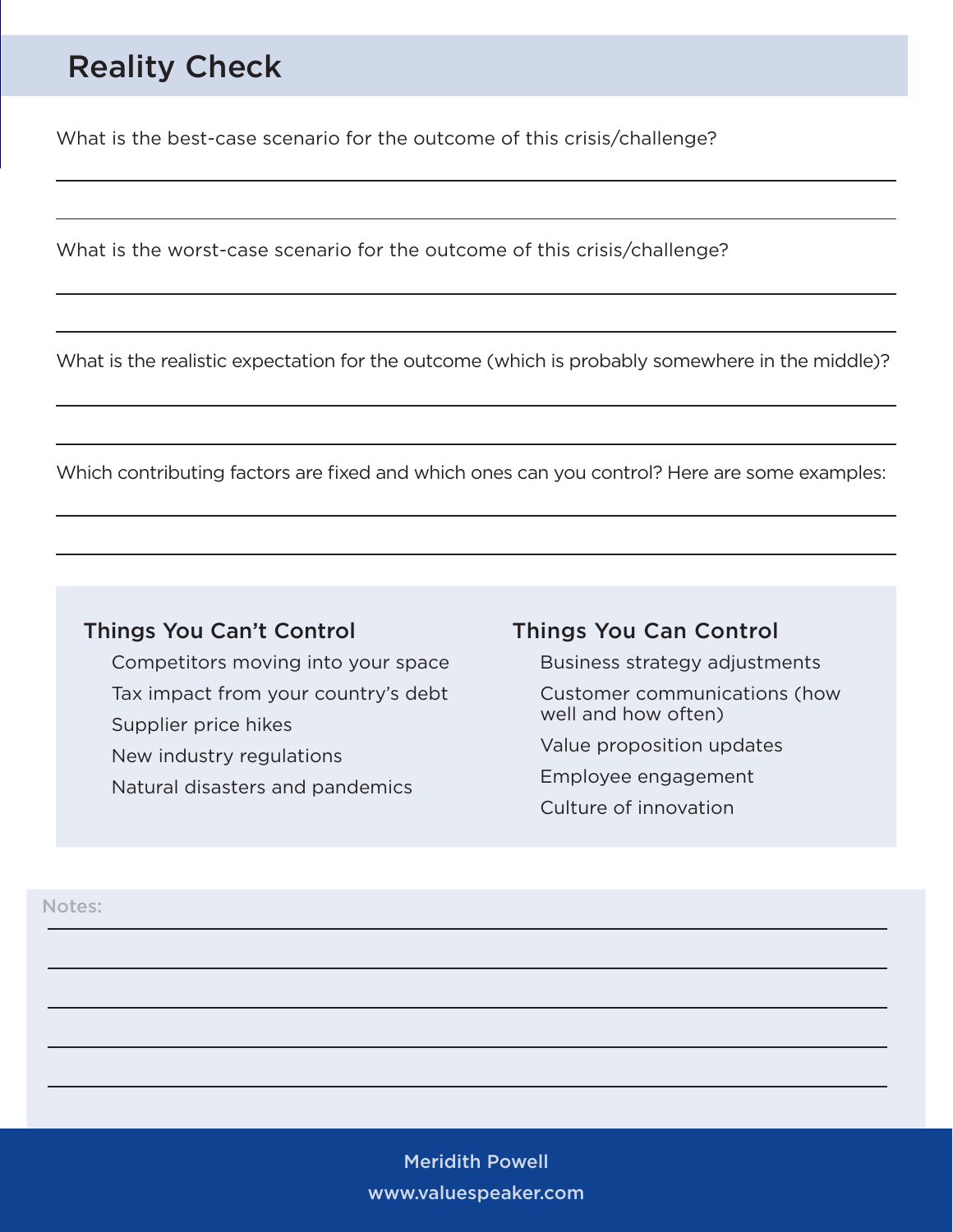## Reality Check

How much time and energy are you spending (or are likely to spend) on factors beyond your control? What progress could you make if you focus on what you can control while simply staying mindful of what you can't?

Given all of these factors, what specifically can you do RIGHT NOW to accept the reality of the situation, take control of the next steps, and prepare for whatever outcome emerges?

Writing down this information succinctly often helps reality sink in. And once you've done that, you may find it easier to formulate a plan to push through the struggles and chart a productive course toward the future.

I recently used this exercise with one of my clients who owns and operates an events business. To be clear, she earns all of her annual revenue from planning parties and events, as well as supplying the food and lodging for attendees. Many of her customers are involved with games and tournaments for soccer, cheerleading and basketball.

When Covid-19 hit in early 2020, everything on her calendar was postponed. Group events, group trips, group meals. All of it.

Notes:

Meridith Powell www.valuespeaker.com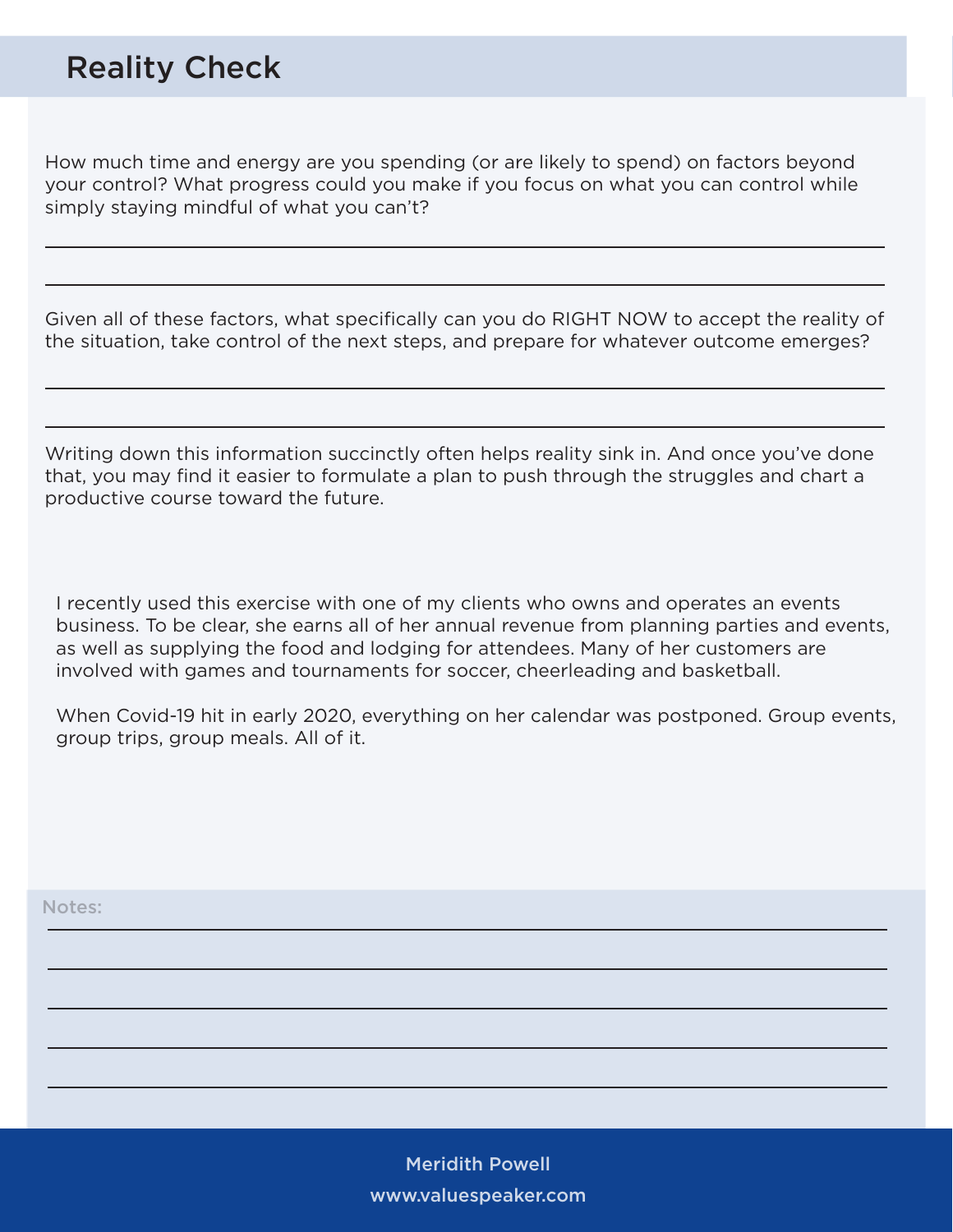## Reality Check

Her first inclination was to spring into action and find a way to stay in business. She downsized her staff and contacted her clients personally in a desperate bid to reschedule or restructure some of the high-dollar bookings. She frantically ordered masks and gloves. She researched safe alternatives to hold large gatherings during a pandemic.

Then she hit a wall. She couldn't sleep. She couldn't function. She was consumed with worry about how long the pandemic would last and whether her comeback would be dashed by the treacherous "second wave" that the doctors warned about. How would she survive if the virus lingered and events weren't just postponed but cancelled?

In a matter of a week, she went from optimist to pessimist. She felt like the struggle was starting to defeat her, and it was threatening to take her business down at the same time. She reached out to me for advice.

After we discussed the unfathomable situation she was facing, I knew she needed to sit down and work through this Reality Check exercise. We went through the questions together, and then I encouraged her to do it again with her team. The results were extremely powerful.

When she and her team members were able to articulate the exact problem and identify which factors they could control, they were able to release their fears (or at least quiet them) and envision a path forward. They moved from being stuck to being free to identify possibilities for the future—one that looked vastly different than they anticipated on New Year's Day but one in which they remained in business. The resilience bubbled up within them, and they accepted the challenge.

| Notes: |  |  |  |
|--------|--|--|--|
|        |  |  |  |
|        |  |  |  |
|        |  |  |  |
|        |  |  |  |
|        |  |  |  |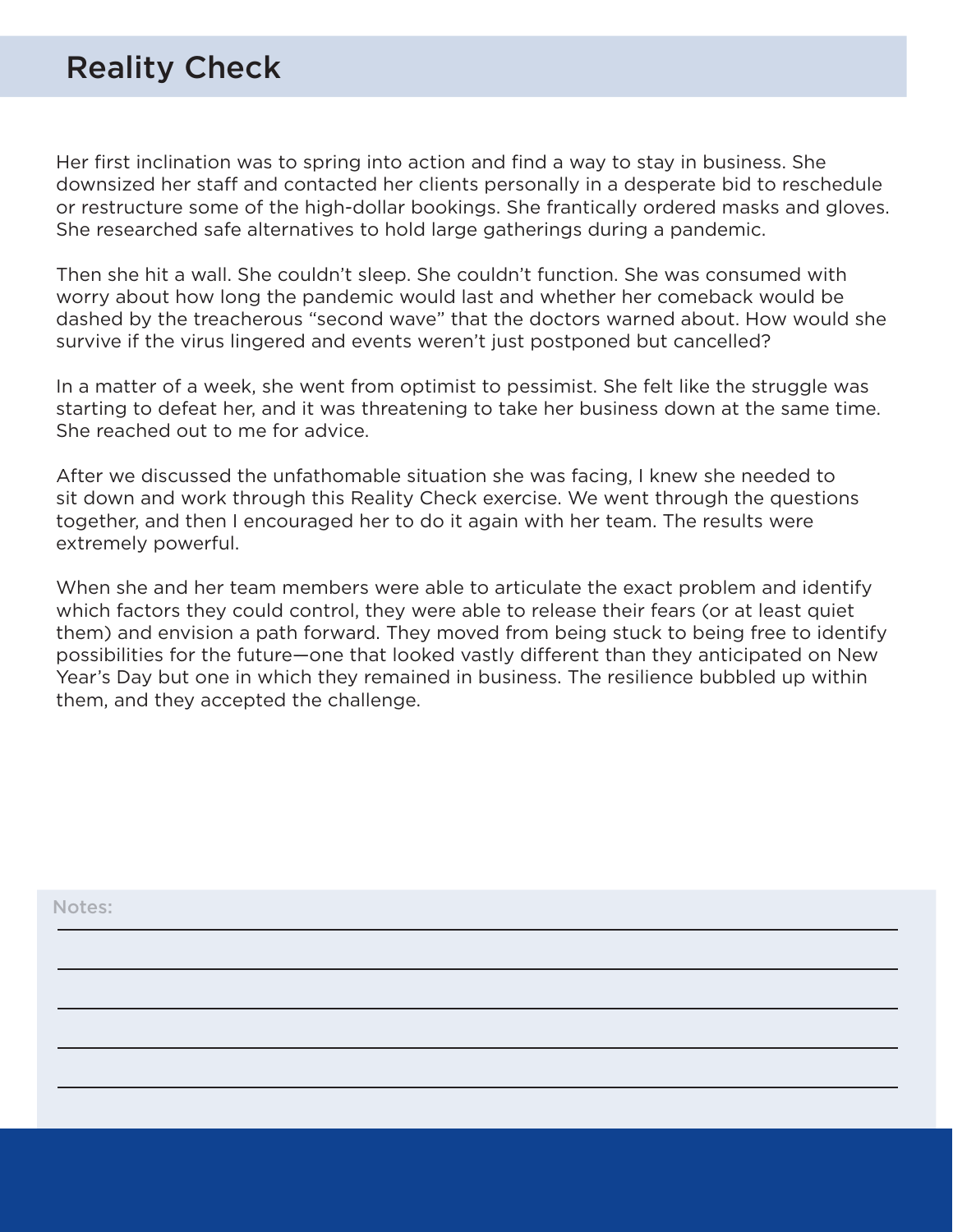## Exercise Two - SKEPTIC Tool

**Participants:** Leaders, colleagues, peers and/or teams

This exercise helps teams to weave "uncertainty training" into their regular business processes. The goal should be for teams or peers to meet together once a month and actively brainstorm in these seven areas for 30-60 minutes.

The components of the SKEPTIC tool include the following:

- **Society:** What changes do we see occurring in society that could impact our company or our products/services?
- **Competition(K):** How do we see our competition changing, for better or worse?
- **Economy:** What economic trends are occurring? How long will they last? And how will they affect our business?
- **Politics:** How are political changes impacting our business, our customers, our employees and our vendors?
- **Technology:** How are changes in technology transforming our ability to produce/sell/ deliver products and communicate with our customers?
- **Industry:** What industry changes do we need to be monitoring? What are the potential implications for our business?
- **Customers:** Are customer needs and preferences shifting? Do we have opportunities to meet those needs in a unique way and demonstrate leadership?

| Notes: |  |  |  |
|--------|--|--|--|
|        |  |  |  |
|        |  |  |  |
|        |  |  |  |
|        |  |  |  |

Meridith Powell Meridith Powell www.valuespeaker.com www.valuespeaker.com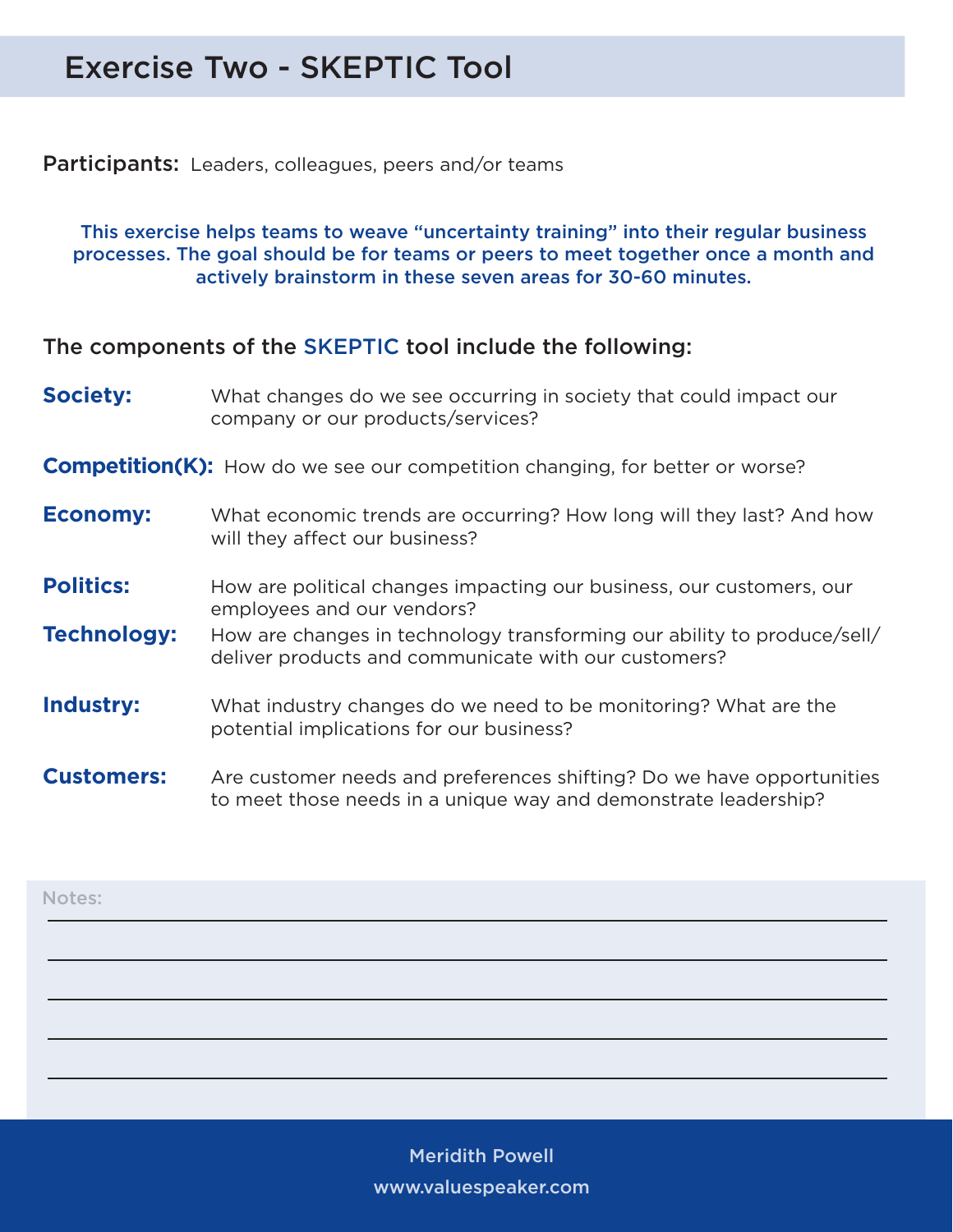# SKEPTIC Tool

My clients have gotten the best results with this tool when they approach it in two rounds of discussions. In the first, they encourage free-flowing idea generation with no "edits" or qualifiers. The second round focuses more on identifying conclusions and solutions.

Best of all, this exercise helps teams answer some critical questions. What, if anything, on this list do we need to be paying attention to? Are there any changes we need to worry about right now? Do we see any opportunities that require our immediate action? By taking the time to address these issues every 30 days, you can keep your team in shape and fully anticipating whatever form of uncertainty lies ahead.

Speaking of anticipation… I realize that a month can fly by while teams are working on deadlines and trying to meet and exceed goals. I can guarantee that your team members involved with this ongoing exercise will eventually say, "Didn't we just do that? Nothing's really changed, so let's skip it for now."

### **Refuse to give in.**

Marathon runners don't take a month off, even if they just ran 10 miles yesterday. It's that commitment to constant monitoring of the business environment that allows organizations to detect the first signs of uncertainty and capitalize on them. Make it fun. Challenge your team to find new things on the horizon. By infusing that kind of tone, you'll be embedding this process into the fabric of your mental conditioning. And trust me, you'll reap the rewards.

One of my clients in the healthcare industry credits this tool with much of their company's success. In the past 12 months, this exercise allowed them to anticipate uncertainty and take advantage of multiple opportunities that translated into bottom-line impact.

In their SKEPTIC discussions about competitors, the group identified several that were struggling in markets they had been trying to enter for years. This opened up a number of merger and acquisition opportunities that ultimately increased their market share and revenue.

Notes:

Meridith Powell www.valuespeaker.com